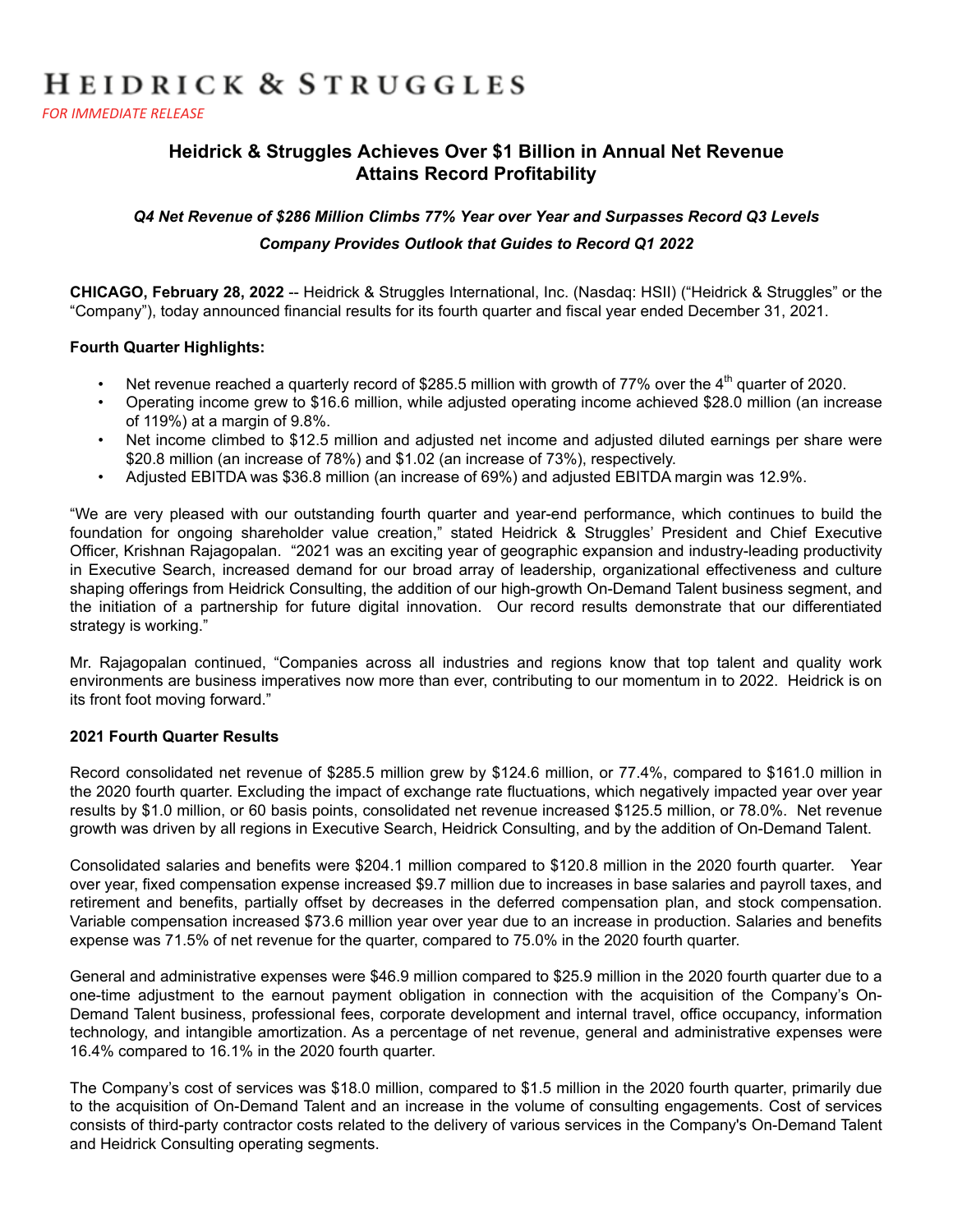The Company recorded a one-time earnout charge of \$11.4 million in the 2021 fourth quarter associated with its On-Demand Talent business. In the 2020 fourth quarter the Company recorded a restructuring charge of \$4.3 million primarily related to a reduction in the Company's real estate footprint. Including these charges, operating income was \$16.6 million, compared to \$8.5 million in the 2020 fourth quarter. Operating margin was 5.8%, compared to 5.3% in the 2020 fourth quarter. Excluding these charges, adjusted operating income was \$28.0 million, compared to \$12.8 million in the 2020 fourth quarter. Adjusted operating margin was 9.8%, compared to 7.9% in the 2020 fourth quarter.

Net income was \$12.5 million and diluted earnings per share was \$0.61 with an effective tax rate of 30.3%. This compares to net income of \$5.5 million and diluted earnings per share of \$0.28, with an effective tax rate of 54.0%, in the 2020 fourth quarter. Excluding the previously mentioned non-recurring charges, adjusted net income was \$20.8 million, compared to \$11.6 million in the 2020 fourth quarter. Adjusted diluted earnings per share was \$1.02, compared to \$0.59 for the 2020 fourth quarter.

Adjusted EBITDA increased 69.6% to \$36.8 million compared to adjusted EBITDA of \$21.7 million in the 2020 fourth quarter. Adjusted EBITDA margin was 12.9%, compared to 13.5% in the 2020 fourth quarter.

Net cash provided by operating activities was \$206.6 million, compared to \$96.3 million in the 2020 fourth quarter. Cash, cash equivalents and marketable securities at December 31, 2021 was \$545.2 million, compared to \$336.5 million at December 31, 2020, and \$348.3 million at September 30, 2021. The Company's cash position typically builds throughout the year as employee bonuses are accrued, mostly to be paid out in the first quarter.

Executive Search net revenue increased 66.3%, or \$97.0 million, to \$243.4 million compared to net revenue of \$146.3 million in the 2020 fourth quarter. Excluding the impact of exchange rate fluctuations, which negatively impacted year over year results by \$1.0 million, or 70 basis points, net revenue increased \$98.0 million, or 67.0%. Net revenue increased 75.1% in the Americas (75.1% on a constant currency basis), 40.3% in Europe (42.4% on a constant currency basis), and 65.6% in Asia Pacific (67.6% on a constant currency basis). All industry practices exhibited growth over the prior year.

The Company had 365 Executive Search consultants at December 31, 2021, compared to 361 at December 31, 2020. Productivity, as measured by annualized Executive Search net revenue per consultant, was \$2.7 million compared to \$1.6 million in the 2020 fourth quarter. Average revenue per executive search was approximately \$144,000 compared to \$125,000 a year earlier. The number of confirmed searches reached a quarterly record, increasing 44.9% compared to the year-ago period.

On-Demand Talent, a new business segment which the Company acquired on April 1, 2021, generated net revenue of \$23.6 million and exceeded the Company's expectations. This increase in performance required a one-time adjustment to the earnout obligation of \$11.4 million, resulting in an operating loss of \$10.3 million for the quarter.

Heidrick Consulting net revenue of \$18.5 million increased by \$3.9 million, or 26.4%, compared to net revenue of \$14.7 million in the 2020 fourth quarter. Operating loss improved to \$5.3 million, or 21.1%, compared to the prior year. Heidrick Consulting continues to build momentum from collaboration within the Company and is a a critical component of the growth strategy driving Executive Search and On-Demand Talent. There was no impact from exchange rate fluctuations in the quarter for Heidrick Consulting. The Company had 69 Heidrick Consulting consultants at December 31, 2021, compared to 65 at December 31, 2020.

#### **Fiscal 2021 Results**

Consolidated net revenue was a record \$1,003.0 million compared to \$621.6 million in 2020, an increase of 61.4%. Excluding the impact of exchange rate fluctuations, which positively impacted results by 210 basis points, or \$13.3 million, consolidated net revenue increased 59.2% or \$368.1 million.

Including restructuring charges of \$3.8 million and \$52.4 million in 2021 and 2020, respectively, and the one-time On-Demand Talent earnout charge of \$11.4 million recorded in 2021, and the non-cash impairment charge of \$33.0 million recorded in 2020, operating income for 2021 was \$98.3 million compared to an operating loss of \$35.5 million in 2020. Operating margin was 9.8% in 2021 compared to (5.7)% in 2020. Excluding charges in both years, adjusted operating income for 2021 more than doubled to \$113.4 million compared to \$49.8 million in the prior year, and the adjusted operating margin was 11.3% compared to 8.0% in the prior year.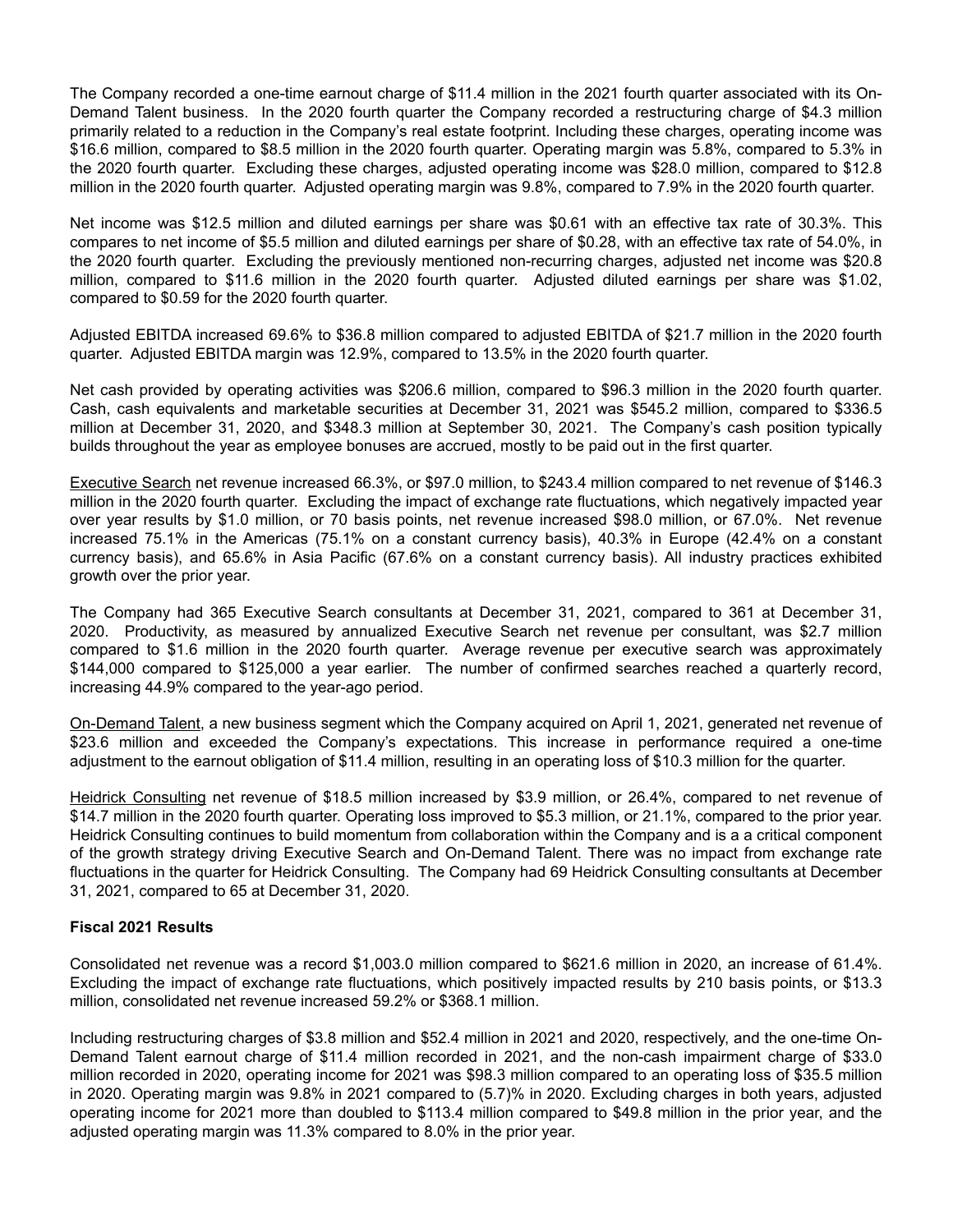Net income was \$72.6 million and diluted earnings per share was \$3.58, with an effective tax rate of 31.6%. This compares to a net loss of \$37.7 million and diluted loss per share of \$1.95 in 2020, with an effective tax rate of (20.1)%. Excluding the previously mentioned non-recurring charges, adjusted net income was \$83.5 million with adjusted diluted earnings per share of \$4.11, compared to \$35.2 million and \$1.77, respectively, in the prior year. The adjusted effective tax rate was 31.1% in 2021 compared to 34.7% in 2020.

Adjusted EBITDA for 2021 increased 89.0% to \$141.3 million compared to adjusted EBITDA of \$74.8 million in 2020. Adjusted EBITDA margin increased 210 basis points to14.1% compared to 12.0% in 2020.

Executive Search net revenue increased 53.7% to \$868.8 million compared to \$565.2 million in 2020. Excluding the impact of exchange rate fluctuations, which positively impacted results by 210 basis points, or \$11.9 million, net revenue increased \$291.7 million, or 51.6%. Net revenue increased 60.9% in the Americas (60.7% on a constant currency basis), 37.1% in Europe (30.8% on a constant currency basis), and 47.2% in Asia Pacific (42.9% on a constant currency basis). All practice groups exhibited growth over the prior year period. Productivity was \$2.4 million compared to \$1.5 million in 2020. The average revenue per executive search was \$131,000 compared to \$123,000 in 2020, while confirmations increased 44.6%.

On-Demand Talent, acquired on April 1, 2021, recorded year-to-date net revenue of \$66.6 million and exceeded the Company's expectations due to increases in large account penetration, project wins, and higher than anticipated average project size when compared to the prior year.

Heidrick Consulting net revenue increased 19.8% to \$67.6 million compared to \$56.4 million in 2020. Excluding the impact of exchange rate fluctuations, which positively impacted results by 240 basis points, or \$1.4 million, Heidrick Consulting revenue increased 17.4%, or \$9.8 million. Heidrick Consulting's results reflect continued increases in confirmation values, average client value, Executive Search referred work, and the value of confirmations due to Executive Search collaborations.

#### **Dividend**

The Board of Directors declared a 2021 fourth quarter cash dividend of \$0.15 per share payable on March 18, 2022, to shareholders of record at the close of business on March 4, 2022.

#### **2022 First Quarter Outlook**

The Company expects 2022 first quarter consolidated net revenue of between \$270 million and \$280 million, while acknowledging the continued fluidity of the COVID-19 pandemic and instability in Ukraine and Russia that may impact quarterly results. In addition, this outlook is based on the average currency rates in December 2021 and reflects, among other factors, management's assumptions for the anticipated volume of new Executive Search confirmations, Heidrick Consulting assignments, On-Demand Talent projects and the current backlog, consultant productivity, consultant retention, and the seasonality of the business.

#### **Quarterly Webcast and Conference Call**

Heidrick & Struggles will host a conference call to review its fourth quarter and 2021 results today, February 28, at 5:00 pm Eastern Time. Participants may access the Company's call and supporting slides through its website at www.heidrick.com or by dialing (866) 211-4120 or (647) 689-6618, conference ID# 1554329. For those unable to participate on the live call, a webcast and copy of the slides will be archived at www.heidrick.com and available for up to 30 days following the investor call.

#### **About Heidrick & Struggles International, Inc.**

Heidrick & Struggles (Nasdaq: HSII) is a premier provider of global leadership advisory and on-demand talent solutions, serving the senior-level talent and consulting needs of the world's top organizations. In our role as trusted leadership advisors, we partner with our clients to develop future-ready leaders and organizations, bringing together our services and offerings in executive search, diversity and inclusion, leadership assessment and development, organization and team acceleration, culture shaping and on-demand, independent talent solutions. Heidrick & Struggles pioneered the profession of executive search more than 65 years ago. Today, the firm provides integrated talent and human capital solutions to help our clients change the world, one leadership team at a time. ® www.heidrick.com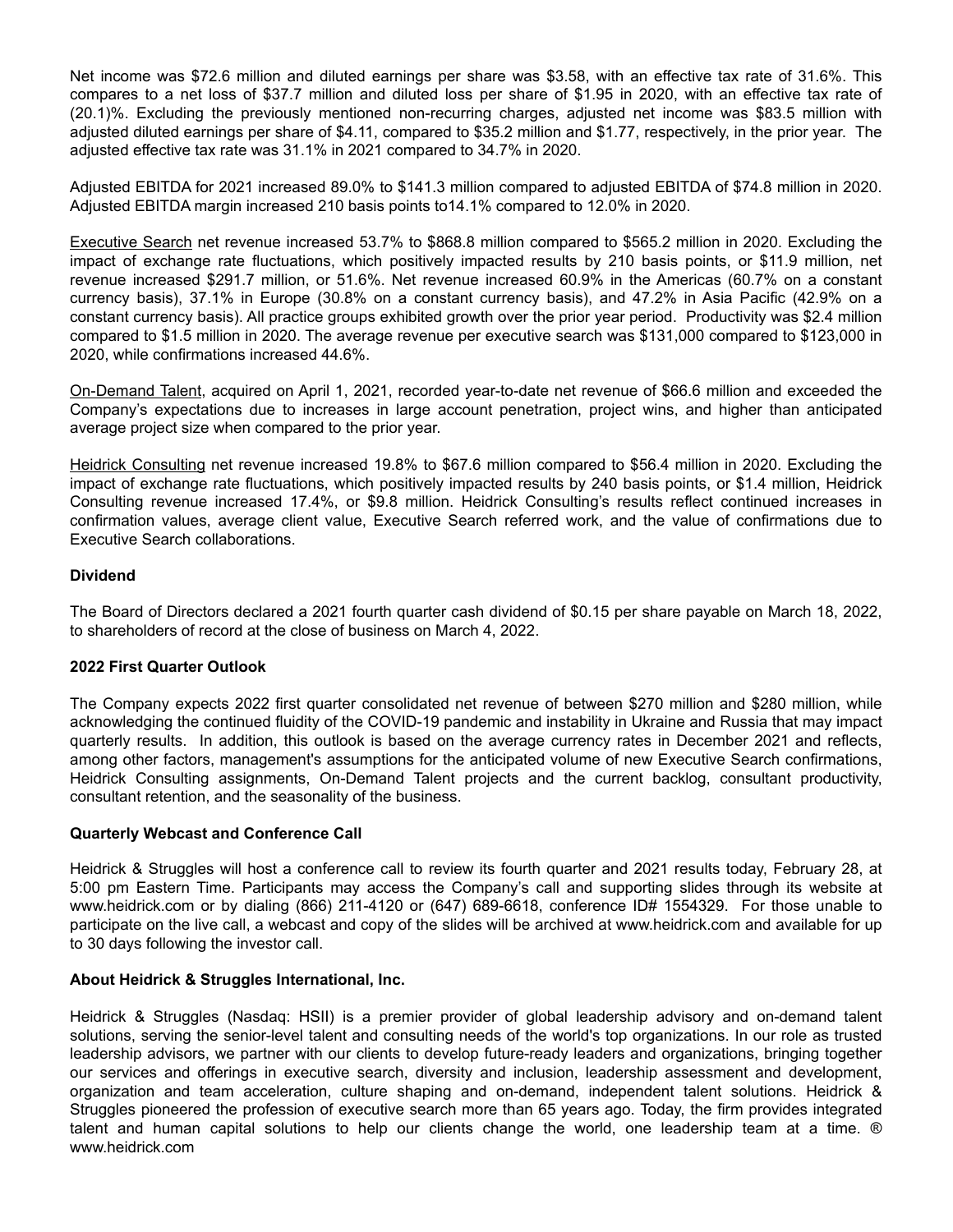#### **Non-GAAP Financial Measures**

To supplement the financial results presented in accordance with generally accepted accounting principles in the United States ("GAAP"), Heidrick & Struggles presents certain non-GAAP financial measures. A "non-GAAP financial measure" is defined as a numerical measure of a company's financial performance that excludes or includes amounts different than the most directly comparable measure calculated and presented in accordance with GAAP in the statements of comprehensive income, balance sheets or statements of cash flow of the Company. Pursuant to the requirements of Regulation G, this earnings release contains the most directly comparable GAAP financial measure to the non-GAAP financial measure.

The non-GAAP financial measures used within this earnings release are adjusted operating income, adjusted operating income margin, adjusted net income, adjusted basic and diluted earnings per share, adjusted effective tax rate, adjusted EBITDA, adjusted EBITDA margin, and impacts of foreign currency on current period results using prior period translation rates. These measures are presented because management uses this information to monitor and evaluate financial results and trends. Management believes this information is also useful for investors. Reconciliations of these non-GAAP financial measures with the most directly comparable measures calculated and presented in accordance with GAAP are provided as schedules attached to this release.

Adjusted operating income reflects the exclusion of one-time earnout obligation adjustments, goodwill impairment, and restructuring charges.

Adjusted operating income margin refers to adjusted operating income as a percentage of net revenue in the same period.

Adjusted net income and adjusted diluted earnings per share reflect the exclusion of one-time earnout obligation adjustments, goodwill impairment, and restructuring charges, net of tax.

Adjusted effective tax rate reflects the exclusion of one-time earnout obligation adjustments, goodwill impairment, and restructuring charges, net of tax.

Adjusted EBITDA refers to earnings before interest, taxes, depreciation, intangible amortization, equity-settled stock compensation expense, earnout accretion, one-time earnout obligation adjustments, contingent compensation related to acquisitions, restructuring charges, goodwill impairment, deferred compensation plan expenses and other nonoperating income (expense).

Adjusted EBITDA margin refers to adjusted EBITDA as a percentage of net revenue in the same period.

The Company evaluates its results of operations on both an as reported and a constant currency basis. The constant currency presentation is a non-GAAP financial measure, which excludes the impact of fluctuations in foreign currency exchange rates. The Company believes providing constant currency information provides valuable supplemental information regarding its results of operations, consistent with how it evaluates its performance. The Company calculates constant currency percentages by converting its financial results in a local currency for a period using the average exchange rate for the prior period to which it is comparing. This calculation may differ from similarly titled measures used by other companies.

#### **Safe Harbor Statement**

This press release contains forward-looking statements within the meaning of the federal securities laws. The forwardlooking statements are based on current expectations, estimates, forecasts, and projections about the industry in which we operate and management's beliefs and assumptions. Forward-looking statements may be identified by the use of words such as "expects," "anticipates," "intends," "plans," "believes," "seeks," "estimates," "outlook," "projects," "forecasts," and similar expressions. Forward-looking statements are not guarantees of future performance, rely on a number of assumptions, and involve certain known and unknown risks and uncertainties that are difficult to predict, many of which are beyond our control. Factors that may cause actual outcomes and results to differ materially from what is expressed, forecasted, or implied in the forward-looking statements include, among other things, the impacts, direct and indirect, of the COVID-19 pandemic (including the emergence of variant strains) on our business, our consultants and employees, and the overall economy; leadership changes, our ability to attract, integrate, develop, manage and retain qualified consultants and senior leaders; our ability to prevent our consultants from taking our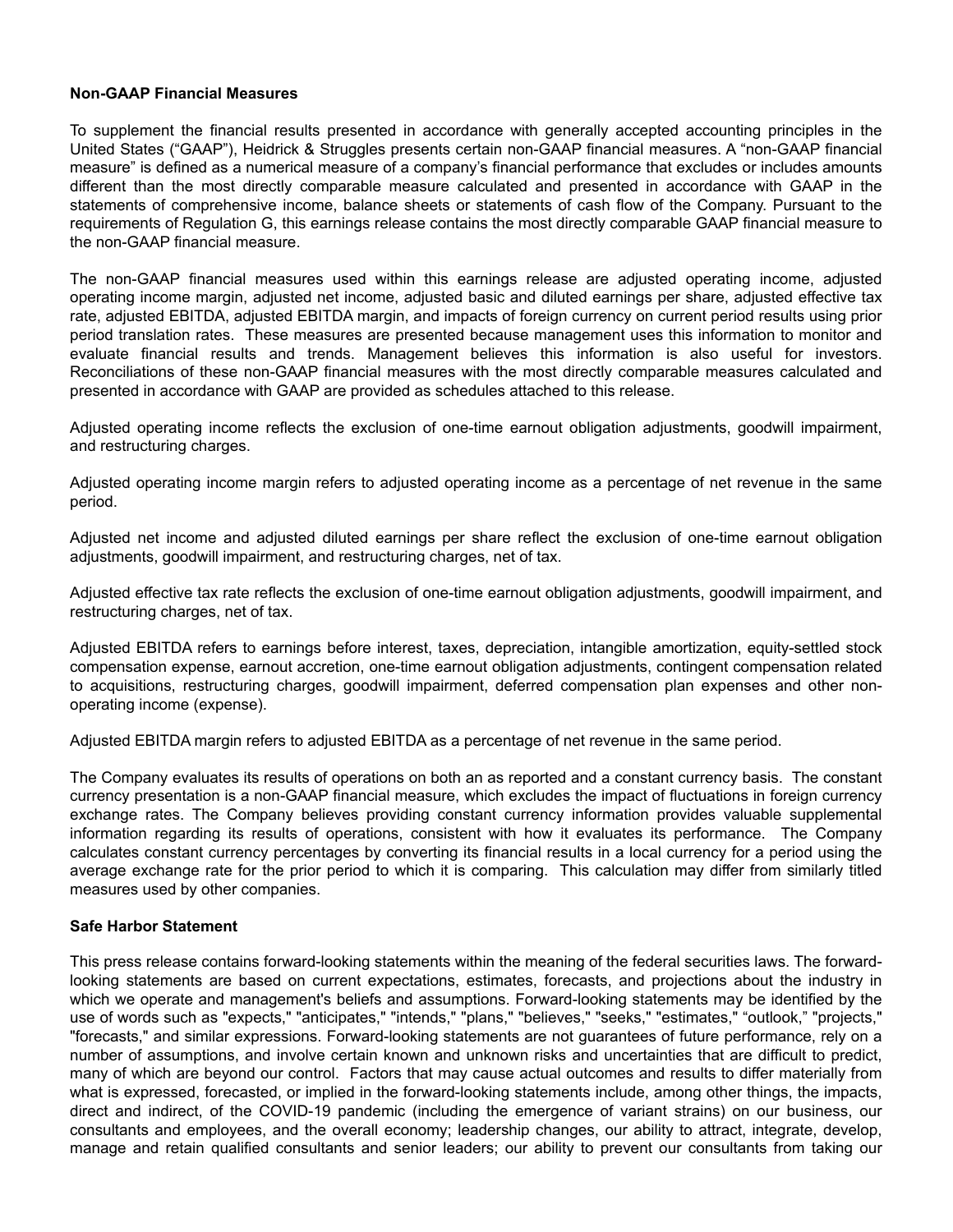clients with them to another firm; our ability to maintain our professional reputation and brand name; the fact that our net revenue may be affected by adverse economic conditions; our clients' ability to restrict us from recruiting their employees; the aggressive competition we face; our heavy reliance on information management systems; the fact that we face the risk of liability in the services we perform; the fact that data security, data privacy and data protection laws and other evolving regulations and cross-border data transfer restrictions may limit the use of our services and adversely affect our business; social, political, regulatory and legal risks in markets where we operate; any challenges to the classification of our on-demand talent as independent contractors; the impact of foreign currency exchange rate fluctuations; the fact that we may not be able to align our cost structure with net revenue; unfavorable tax law changes and tax authority rulings; our ability to realize our tax losses; the timing of the establishment or reversal of valuation allowance on deferred tax assets; any impairment of our goodwill, other intangible assets and other long-lived assets; our ability to execute and integrate future acquisitions; the fact that we have anti-takeover provisions that make an acquisition of us difficult and expensive; our ability to access additional credit; and the increased cybersecurity requirements, vulnerabilities, threats and more sophisticated and targeted cyber-related attacks that could pose a risk to our systems, networks, solutions, services and data. We caution the reader that the list of factors may not be exhaustive. For more information on the factors that could affect the outcome of forward-looking statements, refer to our Annual Report on Form 10-K for the year ended December 31, 2021, under the heading "Risk Factors" in Item 1A. We caution the reader that the list of factors may not be exhaustive. The forward-looking statements contained in this press release speak only as of the date of this press release. We undertake no obligation to update publicly any forward-looking statements, whether as a result of new information, future events or otherwise.

#### **Contacts:**

#### **Investors & Analysts:**

Wendy Webb, Investor Relations wwebb@heidrick.com

#### **Media:**

Nina Chang, Vice President, Corporate Communications nchang@heidrick.com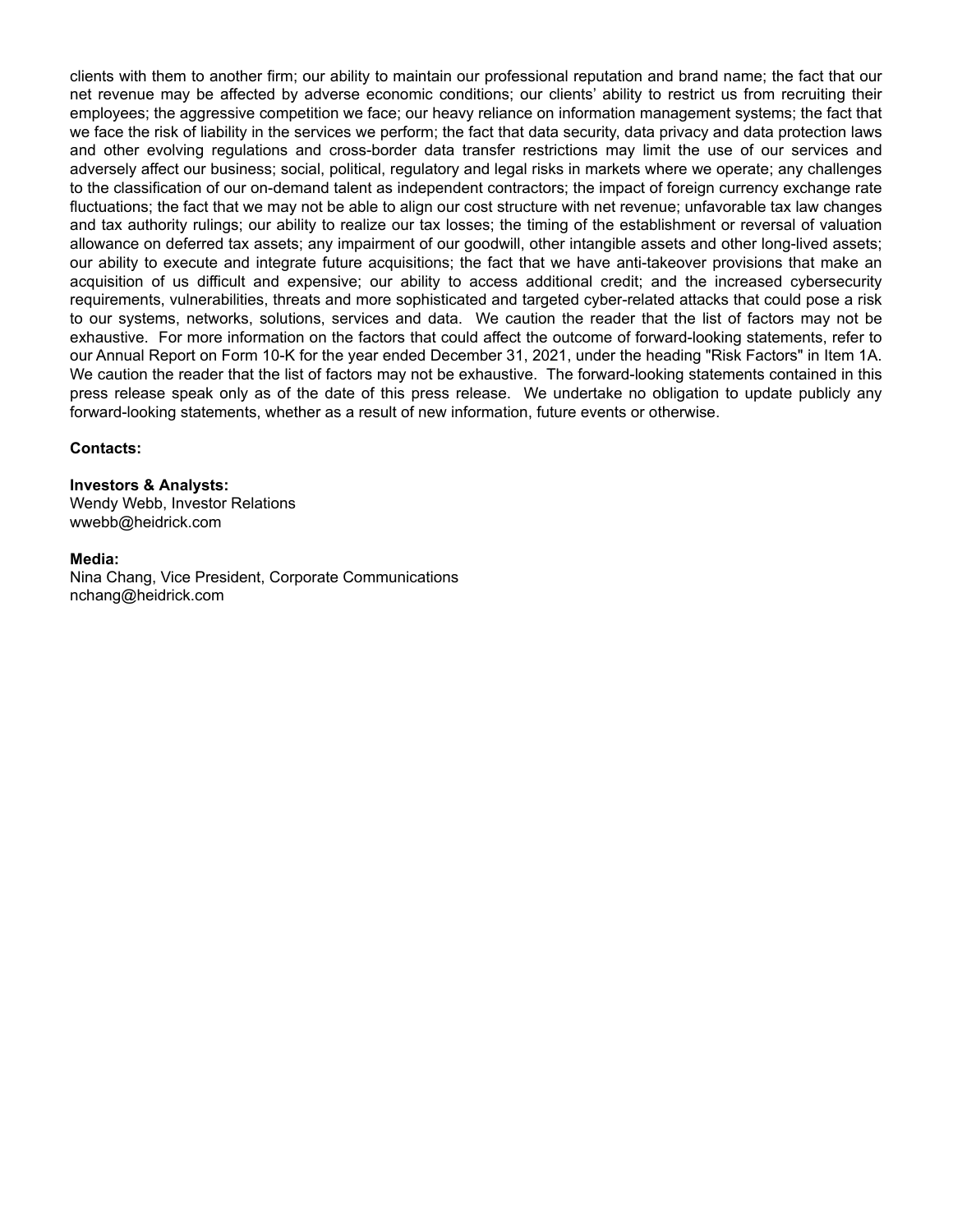# **Heidrick & Struggles International, Inc. Consolidated Statements of Comprehensive Income**

(In thousands, except per share amounts) (Unaudited)

|                                                           | <b>Three Months Ended</b><br>December 31, |          |    |          |               |             |
|-----------------------------------------------------------|-------------------------------------------|----------|----|----------|---------------|-------------|
|                                                           |                                           | 2021     |    | 2020     | \$ Change     | % Change    |
| Revenue                                                   |                                           |          |    |          |               |             |
| Revenue before reimbursements (net revenue)               | S                                         | 285,539  | \$ | 160,987  | \$<br>124,552 | 77.4 %      |
| Reimbursements                                            |                                           | 1,654    |    | 1,200    | 454           | 37.8 %      |
| Total revenue                                             |                                           | 287,193  |    | 162,187  | 125,006       | 77.1 %      |
| <b>Operating expenses</b>                                 |                                           |          |    |          |               |             |
| Salaries and benefits                                     |                                           | 204,090  |    | 120,784  | 83,306        | 69.0 %      |
| General and administrative expenses                       |                                           | 46,873   |    | 25,860   | 21,013        | 81.3 %      |
| Cost of services                                          |                                           | 17,968   |    | 1,548    | 16,420        | <b>NM</b>   |
| Restructuring charges                                     |                                           |          |    | 4,257    | (4,257)       | $(100.0)\%$ |
| Reimbursed expenses                                       |                                           | 1,654    |    | 1,200    | 454           | 37.8 %      |
| Total operating expenses                                  |                                           | 270,585  |    | 153,649  | 116,936       | 76.1 %      |
| <b>Operating income</b>                                   |                                           | 16,608   |    | 8,538    | 8,070         | 94.5 %      |
| Non-operating income                                      |                                           |          |    |          |               |             |
| Interest, net                                             |                                           | 95       |    | 44       |               |             |
| Other, net                                                |                                           | 1,203    |    | 3,467    |               |             |
| Net non-operating income                                  |                                           | 1,298    |    | 3,511    |               |             |
| Income before income taxes                                |                                           | 17,906   |    | 12,049   |               |             |
| Provision for income taxes                                |                                           | 5,429    |    | 6,511    |               |             |
| Net income                                                |                                           | 12,477   |    | 5,538    |               |             |
| Other comprehensive income (loss), net of tax             |                                           | (393)    |    | 988      |               |             |
| <b>Comprehensive income</b>                               | $\$$                                      | 12,084   | \$ | 6,526    |               |             |
| Weighted-average common shares outstanding                |                                           |          |    |          |               |             |
| <b>Basic</b>                                              |                                           | 19,592   |    | 19,360   |               |             |
| Diluted                                                   |                                           | 20,301   |    | 19,865   |               |             |
| Earnings per common share                                 |                                           |          |    |          |               |             |
| <b>Basic</b>                                              | \$                                        | 0.64     | \$ | 0.29     |               |             |
| Diluted                                                   | \$                                        | 0.61     | \$ | 0.28     |               |             |
| Salaries and benefits as a % of net revenue               |                                           | 71.5 %   |    | 75.0 %   |               |             |
| General and administrative expenses as a % of net revenue |                                           | 16.4 $%$ |    | 16.1 $%$ |               |             |
| Cost of services as a % of net revenue                    |                                           | 6.3 $%$  |    | $1.0 \%$ |               |             |
| Operating margin                                          |                                           | $5.8~\%$ |    | 5.3 %    |               |             |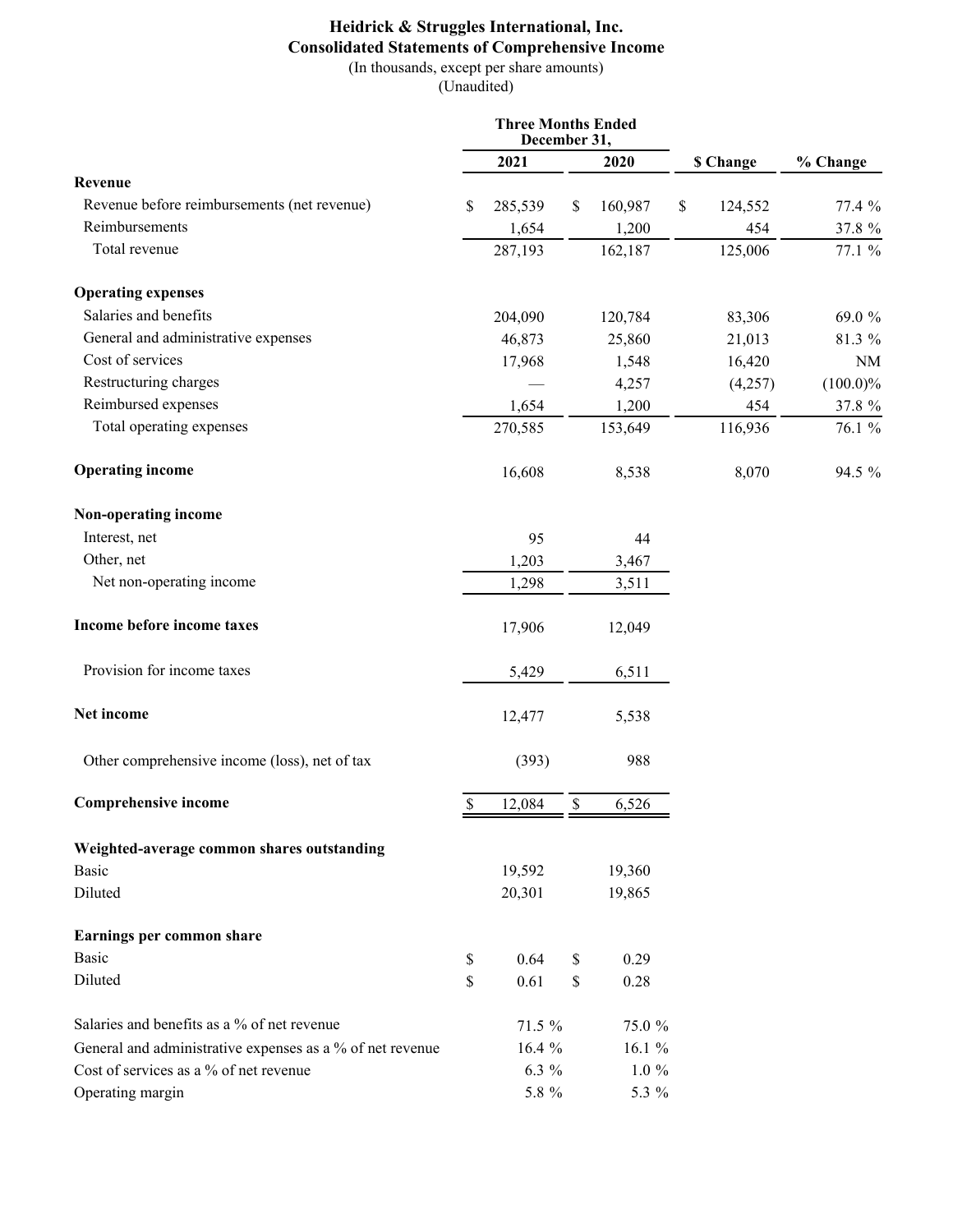# **Heidrick & Struggles International, Inc.**

# **Segment Information**

(In thousands)

(Unaudited)

| <b>Three Months Ended December 31,</b> |                        |                                    |                         |                             |                             |  |  |  |  |
|----------------------------------------|------------------------|------------------------------------|-------------------------|-----------------------------|-----------------------------|--|--|--|--|
| 2021                                   | 2020                   | \$<br>Change                       | $\frac{0}{0}$<br>Change | 2021<br>Margin <sup>1</sup> | 2020<br>Margin <sup>1</sup> |  |  |  |  |
|                                        |                        |                                    |                         |                             |                             |  |  |  |  |
|                                        |                        |                                    |                         |                             |                             |  |  |  |  |
| \$168,700                              | 96,328<br>$\mathbb{S}$ | 72,372<br><sup>\$</sup>            | 75.1 %                  |                             |                             |  |  |  |  |
| 45,084                                 | 32,135                 | 12,949                             | 40.3 %                  |                             |                             |  |  |  |  |
| 29,579                                 | 17,857                 | 11,722                             | 65.6 %                  |                             |                             |  |  |  |  |
| 243,363                                | 146,320                | 97,043                             | 66.3 %                  |                             |                             |  |  |  |  |
| 23,630                                 |                        | 23,630                             | $\rm NM$                |                             |                             |  |  |  |  |
| 18,546                                 | 14,667                 | 3,879                              | 26.4 %                  |                             |                             |  |  |  |  |
| 285,539                                | 160,987                | 124,552                            | 77.4 %                  |                             |                             |  |  |  |  |
| 1,654                                  | 1,200                  | 454                                | 37.8 %                  |                             |                             |  |  |  |  |
| \$287,193                              | \$162,187              | \$125,006                          | 77.1 %                  |                             |                             |  |  |  |  |
|                                        |                        |                                    |                         |                             |                             |  |  |  |  |
|                                        |                        |                                    |                         |                             |                             |  |  |  |  |
| \$<br>42,218                           | 21,906<br><sup>S</sup> | 20,312<br><sup>\$</sup>            | 92.7 %                  | 25.0 %                      | 22.7 %                      |  |  |  |  |
| 5,110                                  | 4,047                  | 1,063                              | 26.3 %                  | 11.3 %                      | 12.6 %                      |  |  |  |  |
| 4,926                                  | (171)                  | 5,097                              | NM                      | 16.7 %                      | $(1.0)\%$                   |  |  |  |  |
| 52,254                                 | 25,782                 | 26,472                             | 102.7 %                 | 21.5 %                      | 17.6 %                      |  |  |  |  |
| (10, 306)                              |                        | (10, 306)                          | NM                      | $(43.6)\%$                  | $-$ %                       |  |  |  |  |
| (5,265)                                | (6,670)                | 1,405                              | 21.1 %                  | $(28.4)\%$                  | $(45.5)\%$                  |  |  |  |  |
| 36,683                                 | 19,112                 | 17,571                             | 91.9 %                  | 12.8 %                      | 11.9 %                      |  |  |  |  |
| (20,075)                               | (10, 574)              | (9,501)                            | $(89.9)\%$              | $(7.0)\%$                   | $(6.6)\%$                   |  |  |  |  |
| 16,608<br>\$                           | $\mathcal{S}$<br>8,538 | $\boldsymbol{\mathsf{S}}$<br>8,070 | 94.5 %                  | 5.8 %                       | 5.3 %                       |  |  |  |  |
|                                        |                        |                                    |                         |                             |                             |  |  |  |  |

<sup>1</sup> Margin based on revenue before reimbursements (net revenue).

 $2^{2}$  Includes restructuring charges of \$2.9 million for the three months ended December 31, 2020.

<sup>3</sup> Includes restructuring reversals of \$1.0 million for the three months ended December 31, 2020.

<sup>4</sup> Includes restructuring charges of \$0.1 million for the three months ended December 31, 2020.<br><sup>5</sup> Includes a one-time earnout obligation adjustment of \$11.4 million for the three months ended December 31, 2021.

 $6$  Includes restructuring charges of \$0.2 million for the three months ended December 31, 2020.

 $^7$  Includes restructuring charges of \$2.1 million for the three months ended December 31, 2020.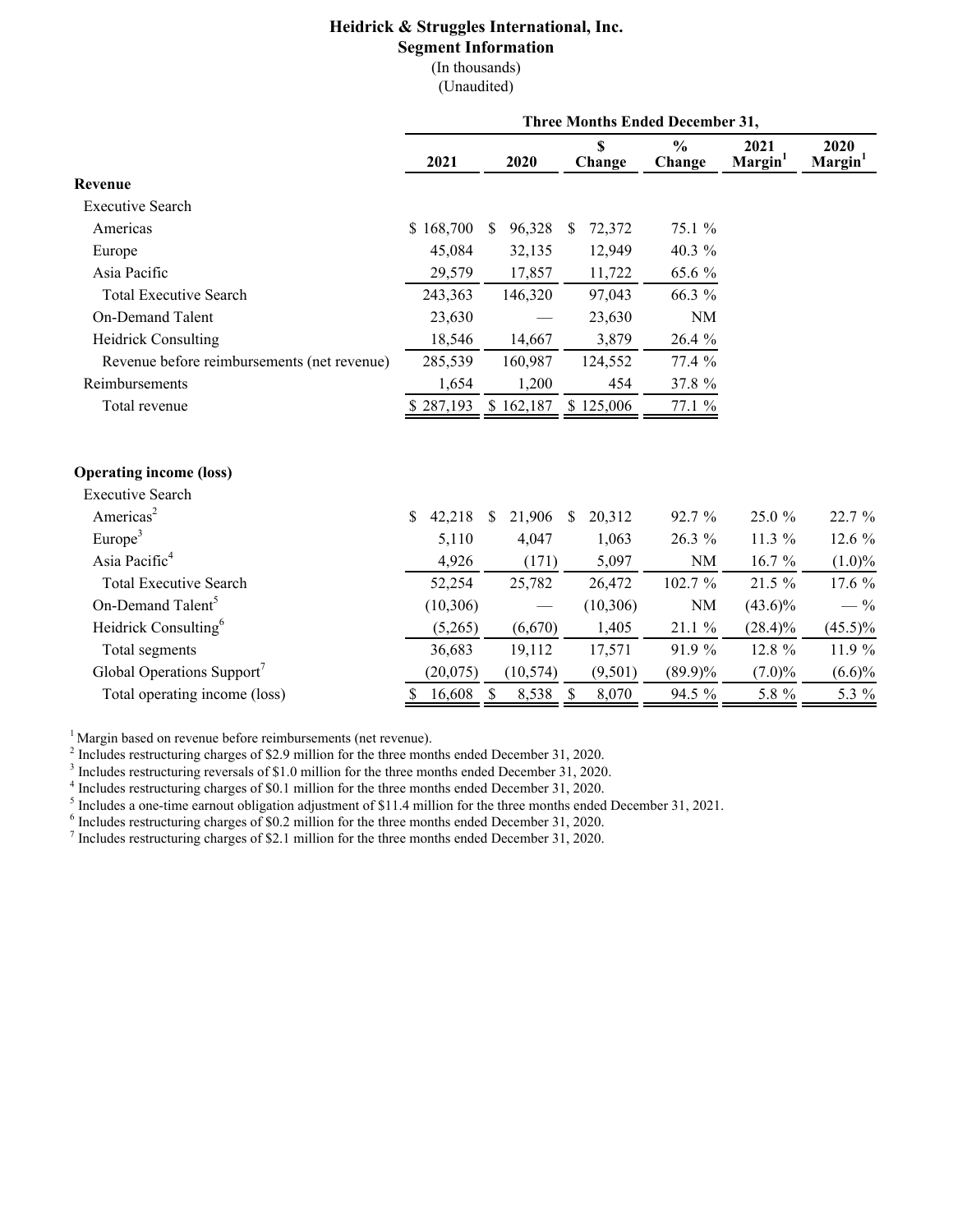# **Heidrick & Struggles International, Inc. Consolidated Statements of Comprehensive Income (Loss)** (In thousands, except per share amounts)

(Unaudited)

|                                                           | <b>Year Ended</b><br>December 31, |    |           |               |             |
|-----------------------------------------------------------|-----------------------------------|----|-----------|---------------|-------------|
|                                                           | 2021                              |    | 2020      | \$ Change     | % Change    |
| Revenue                                                   |                                   |    |           |               |             |
| Revenue before reimbursements (net revenue)               | \$1,003,001                       | \$ | 621,615   | \$<br>381,386 | 61.4 %      |
| Reimbursements                                            | 5,473                             |    | 7,755     | (2, 282)      | $(29.4)\%$  |
| Total revenue                                             | 1,008,474                         |    | 629,370   | 379,104       | 60.2 %      |
| <b>Operating expenses</b>                                 |                                   |    |           |               |             |
| Salaries and benefits                                     | 717,411                           |    | 450,424   | 266,987       | 59.3 %      |
| General and administrative expenses                       | 130,749                           |    | 116,982   | 13,767        | 11.8 %      |
| Cost of services                                          | 52,785                            |    | 4,396     | 48,389        | <b>NM</b>   |
| Impairment charges                                        |                                   |    | 32,970    | (32,970)      | $(100.0)\%$ |
| Restructuring charges                                     | 3,792                             |    | 52,372    | (48,580)      | $(92.8)\%$  |
| Reimbursed expenses                                       | 5,473                             |    | 7,755     | (2, 282)      | $(29.4)\%$  |
| Total operating expenses                                  | 910,210                           |    | 664,899   | 245,311       | 36.9 %      |
| <b>Operating income (loss)</b>                            | 98,264                            |    | (35,529)  | 133,793       | <b>NM</b>   |
| Non-operating income                                      |                                   |    |           |               |             |
| Interest, net                                             | 302                               |    | 204       |               |             |
| Other, net                                                | 7,463                             |    | 3,927     |               |             |
| Net non-operating income                                  | 7,765                             |    | 4,131     |               |             |
| Income (loss) before income taxes                         | 106,029                           |    | (31, 398) |               |             |
| Provision for income taxes                                | 33,457                            |    | 6,309     |               |             |
| Net income (loss)                                         | 72,572                            |    | (37,707)  |               |             |
| Other comprehensive loss, net of tax                      | (1,742)                           |    | (407)     |               |             |
| Comprehensive income (loss)                               | \$<br>70,830                      | \$ | (38, 114) |               |             |
| Weighted-average common shares outstanding                |                                   |    |           |               |             |
| Basic                                                     | 19,515                            |    | 19,301    |               |             |
| Diluted                                                   | 20,296                            |    | 19,301    |               |             |
| Earnings (loss) per common share                          |                                   |    |           |               |             |
| Basic                                                     | \$<br>3.72                        | \$ | (1.95)    |               |             |
| Diluted                                                   | \$<br>3.58                        | \$ | (1.95)    |               |             |
| Salaries and benefits as a % of net revenue               | 71.5 %                            |    | 72.5 %    |               |             |
| General and administrative expenses as a % of net revenue | 13.0 %                            |    | 18.8 %    |               |             |
| Cost of services as a % of net revenue                    | 5.3 %                             |    | $0.7 \%$  |               |             |
| Operating margin                                          | $9.8 \%$                          |    | $(5.7)\%$ |               |             |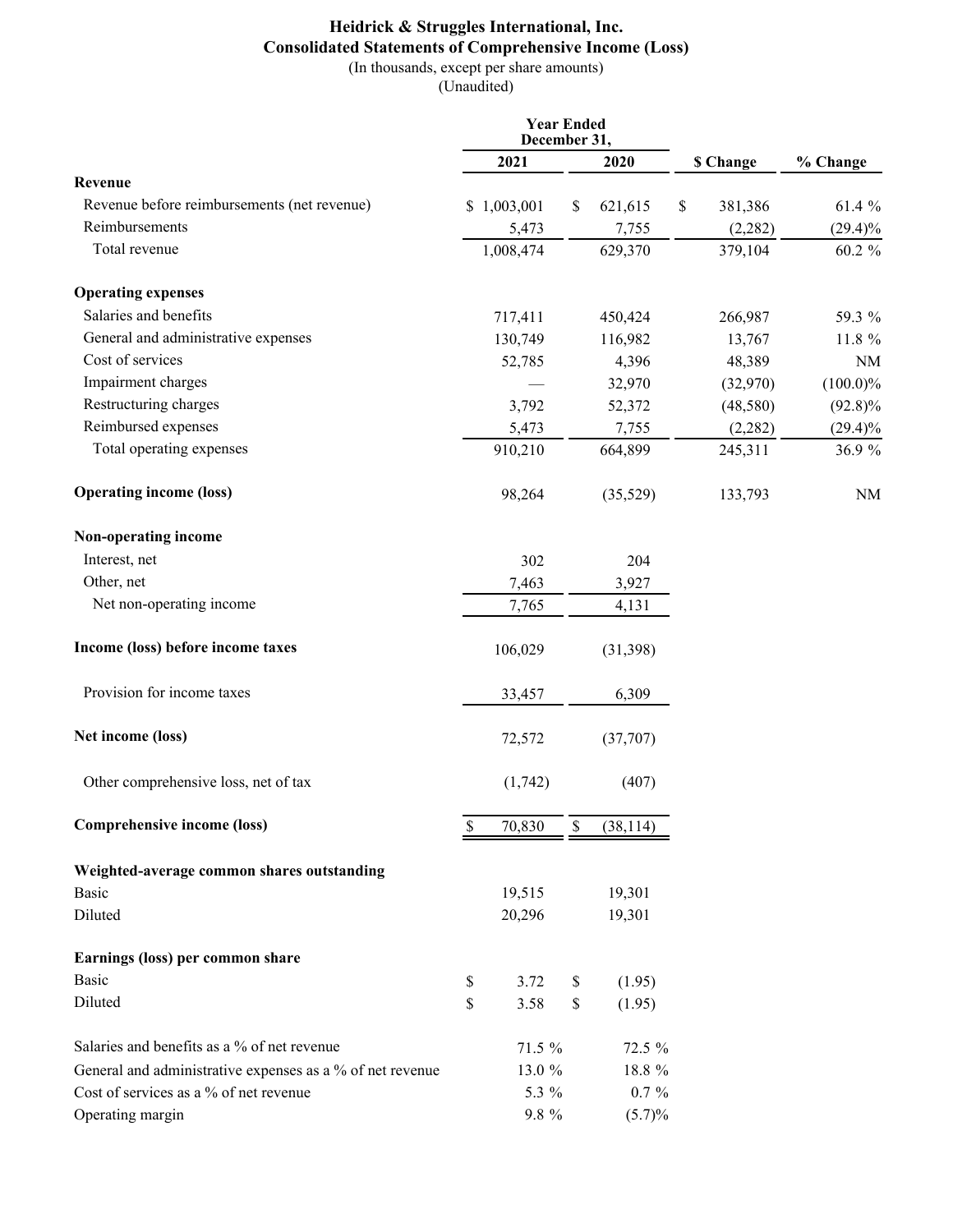# **Heidrick & Struggles International, Inc.**

# **Segment Information**

(In thousands) (Unaudited)

|                                             | <b>Year Ended Ended December 31,</b> |                         |                        |                         |                             |                             |  |  |  |  |
|---------------------------------------------|--------------------------------------|-------------------------|------------------------|-------------------------|-----------------------------|-----------------------------|--|--|--|--|
|                                             | 2021                                 | 2020                    | S<br>Change            | $\frac{0}{0}$<br>Change | 2021<br>Margin <sup>1</sup> | 2020<br>Margin <sup>1</sup> |  |  |  |  |
| Revenue                                     |                                      |                         |                        |                         |                             |                             |  |  |  |  |
| <b>Executive Search</b>                     |                                      |                         |                        |                         |                             |                             |  |  |  |  |
| Americas                                    | \$581,440                            | \$361,416               | \$220,024              | 60.9 %                  |                             |                             |  |  |  |  |
| Europe                                      | 170,312                              | 124,243                 | 46,069                 | 37.1 %                  |                             |                             |  |  |  |  |
| Asia Pacific                                | 117,008                              | 79,511                  | 37,497                 | 47.2 %                  |                             |                             |  |  |  |  |
| <b>Total Executive Search</b>               | 868,760                              | 565,170                 | 303,590                | 53.7 %                  |                             |                             |  |  |  |  |
| On-Demand Talent                            | 66,636                               |                         | 66,636                 | <b>NM</b>               |                             |                             |  |  |  |  |
| <b>Heidrick Consulting</b>                  | 67,605                               | 56,445                  | 11,160                 | 19.8 %                  |                             |                             |  |  |  |  |
| Revenue before reimbursements (net revenue) | 1,003,001                            | 621,615                 | 381,386                | 61.4 %                  |                             |                             |  |  |  |  |
| Reimbursements                              | 5,473                                | 7,755                   | (2,282)                | $(29.4)\%$              |                             |                             |  |  |  |  |
| Total revenue                               |                                      | $$1,008,474$ \$ 629,370 | \$379,104              | $60.2\ \%$              |                             |                             |  |  |  |  |
| <b>Operating income (loss)</b>              |                                      |                         |                        |                         |                             |                             |  |  |  |  |
| <b>Executive Search</b>                     |                                      |                         |                        |                         |                             |                             |  |  |  |  |
| Americas <sup>2</sup>                       | \$142,040                            | 62,806<br>S.            | 79,234<br><sup>S</sup> | 126.2 %                 | 24.4 %                      | 17.4 %                      |  |  |  |  |
| Europe <sup>3</sup>                         | 18,424                               | (22, 827)               | 41,251                 | 180.7 %                 | 10.8 %                      | $(18.4)\%$                  |  |  |  |  |
| Asia Pacific <sup>4</sup>                   | 18,167                               | (6, 724)                | 24,891                 | <b>NM</b>               | 15.5 %                      | $(8.5)\%$                   |  |  |  |  |
| <b>Total Executive Search</b>               | 178,631                              | 33,255                  | 145,376                | <b>NM</b>               | 20.6 %                      | 5.9 %                       |  |  |  |  |
| On-Demand Talent <sup>5</sup>               | (9,272)                              |                         | (9,272)                | <b>NM</b>               | $(13.9)\%$                  | $-$ %                       |  |  |  |  |
| Heidrick Consulting <sup>6</sup>            | (16, 162)                            | (28, 369)               | 12,207                 | 43.0 %                  | $(23.9)\%$                  | $(50.3)\%$                  |  |  |  |  |
| Total segments                              | 153,197                              | 4,886                   | 148,311                | $\rm NM$                | 15.3 %                      | $0.8~\%$                    |  |  |  |  |
| Global Operations Support <sup>7</sup>      | (54, 933)                            | (40, 415)               | (14,518)               | $(35.9)\%$              | $(5.5)\%$                   | $(6.5)\%$                   |  |  |  |  |
| Total operating income (loss)               | \$98,264                             | \$ (35,529)             | \$133,793              | NM                      | 9.8 %                       | $(5.7)\%$                   |  |  |  |  |

<sup>1</sup> Margin based on revenue before reimbursements (net revenue).

<sup>2</sup> Includes restructuring charges of \$3.9 million and \$30.5 million for the years ended December 31, 2021 and 2020, respectively.

<sup>3</sup> Includes a restructuring reversal of \$0.1 million for the year ended December 31, 2021 and restructuring charges of \$8.6 million for the year ended December 31, 2020. Includes goodwill impairment charges of \$24.5 million for the year ended December 31, 2020.

 $4$  Includes a restructuring reversal of \$0.1 million for the year ended December 31, 2021 and restructuring charges of \$4.6 million for the year ended December 31, 2020. Includes goodwill impairment charges of \$8.5 million for the year ended December 31, 2020.

<sup>5</sup> Includes a one-time earnout obligation adjustment of \$11.4 million for the year ended December 31, 2021.

 $6$  Includes restructuring charges of \$0.4 million and \$4.7 million for the years ended December 31, 2021 and 2020, respectively.

 $<sup>7</sup>$  Includes a restructuring reversal of \$0.2 million for the year ended December 31, 2021 and restructuring charges of \$4.0 million for the year</sup> ended December 31, 2020.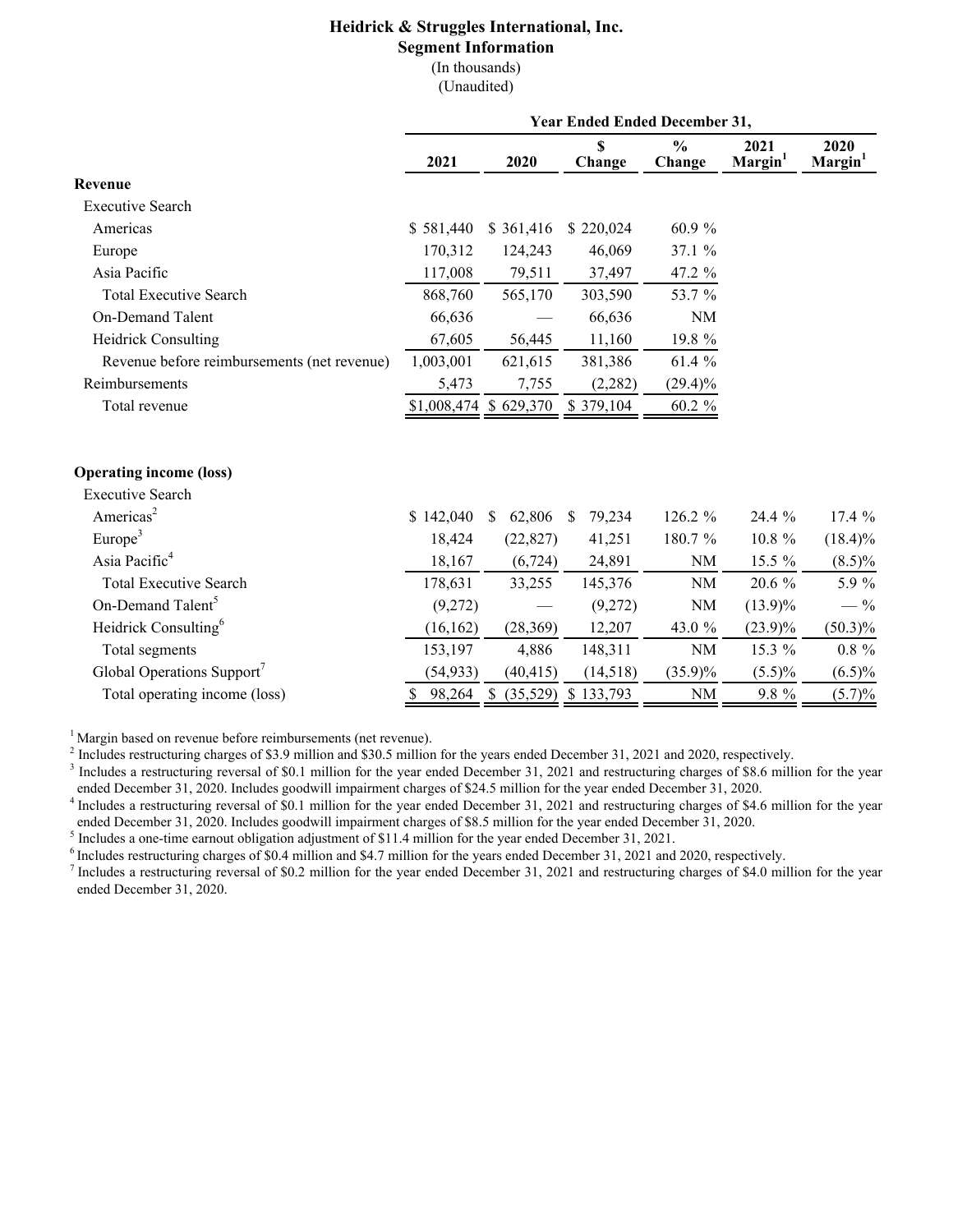#### **Heidrick & Struggles International, Inc. Reconciliation of Operating Income (Loss) and Adjusted Operating Income (Non-GAAP)** (In thousands)

(Unaudited)

|                                                        |    | <b>Three Months Ended</b><br>December 31, |    | <b>Year Ended</b><br>December 31, |    |             |    |           |
|--------------------------------------------------------|----|-------------------------------------------|----|-----------------------------------|----|-------------|----|-----------|
|                                                        |    | 2021                                      |    | 2020                              |    | 2021        |    | 2020      |
| Revenue before reimbursements (net revenue)            | \$ | 285,539                                   | \$ | 160,987                           |    | \$1,003,001 | \$ | 621,615   |
| <b>Operating income (loss)</b>                         |    | 16,608                                    |    | 8,538                             |    | 98,264      |    | (35,529)  |
| <b>Adjustments</b>                                     |    |                                           |    |                                   |    |             |    |           |
| Earnout obligation fair value adjustments <sup>1</sup> |    | 11,368                                    |    |                                   |    | 11,368      |    |           |
| Impairment charges <sup>2</sup>                        |    |                                           |    |                                   |    |             |    | 32,970    |
| Restructuring charges <sup>3</sup>                     |    |                                           |    | 4,257                             |    | 3,792       |    | 52,372    |
| Total adjustments                                      |    | 11,368                                    |    | 4,257                             |    | 15,160      |    | 85,342    |
| <b>Adjusted operating income</b>                       |    | 27,976                                    | \$ | 12,795                            | \$ | 113,424     | \$ | 49,813    |
| Operating margin                                       |    | 5.8 %                                     |    | 5.3 %                             |    | 9.8 %       |    | $(5.7)\%$ |
| Adjusted operating margin                              |    | $9.8 \%$                                  |    | 7.9%                              |    | $11.3\%$    |    | $8.0\%$   |

<sup>1</sup> The Company incurred a one-time earnout obligation adjustment of \$11.4 million for the three months and year ended December 31, 2021 in the On-Demand Talent operating segment.

<sup>2</sup> The Company incurred goodwill impairment charges of approximately \$33.0 million in the Europe and Asia Pacific operating segments for the year ended December 31, 2020.

<sup>3</sup> The Company incurred restructuring charges of \$4.3 million for the three months ended December 31, 2020. The Company incurred restructuring charges of \$3.8 million and \$52.4 million for the years ended December 31, 2021 and 2020, respectively.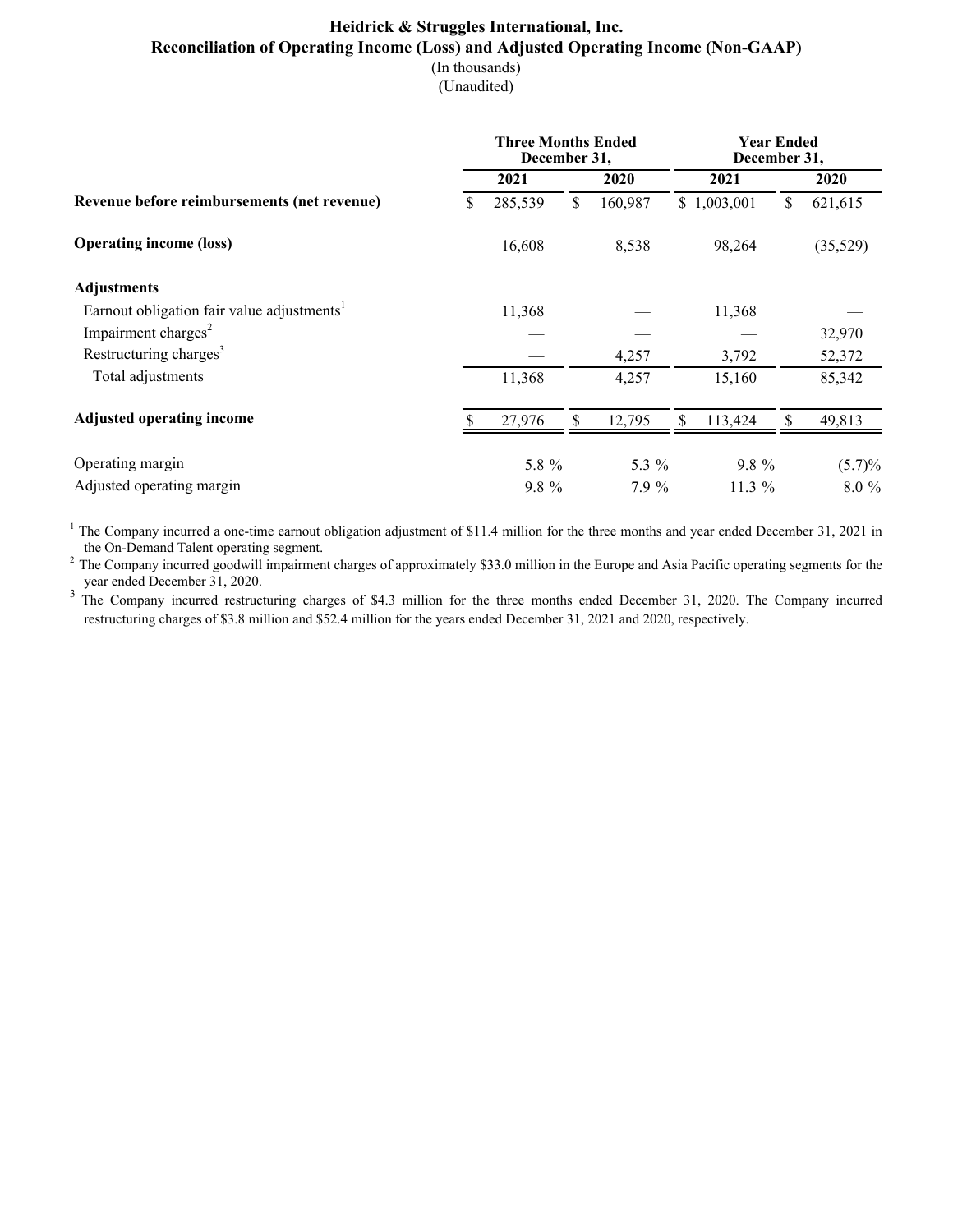#### **Heidrick & Struggles International, Inc. Reconciliation of Net Income (Loss) and Adjusted Net Income (Non-GAAP)** (In thousands)

(Unaudited)

|                                                        | <b>Three Months Ended</b><br>December 31, |        |               |           |               | <b>Year Ended</b><br>December 31, |               |          |  |  |
|--------------------------------------------------------|-------------------------------------------|--------|---------------|-----------|---------------|-----------------------------------|---------------|----------|--|--|
|                                                        |                                           | 2021   |               | 2020      |               | 2021                              |               | 2020     |  |  |
| Net income (loss)                                      | \$                                        | 12,477 | $\mathcal{S}$ | 5,538     | $\mathcal{S}$ | 72,572                            | $\mathcal{S}$ | (37,707) |  |  |
| <b>Adjustments</b>                                     |                                           |        |               |           |               |                                   |               |          |  |  |
| Earnout obligation fair value adjustments <sup>1</sup> |                                           | 8,282  |               |           |               | 8,282                             |               |          |  |  |
| Impairment charges, net of $tax^2$                     |                                           |        |               |           |               |                                   |               | 32,970   |  |  |
| Restructuring charges, net of tax <sup>3</sup>         |                                           |        |               | 6,093     |               | 2,642                             |               | 39,956   |  |  |
| Total adjustments                                      |                                           | 8,282  |               | 6,093     |               | 10,924                            |               | 72,926   |  |  |
| <b>Adjusted net income</b>                             | <sup>\$</sup>                             | 20,759 | $\sqrt{3}$    | 11,631 \$ |               | 83,496                            | $\mathbb{S}$  | 35,219   |  |  |
| Weighted-average common shares outstanding             |                                           |        |               |           |               |                                   |               |          |  |  |
| <b>Basic</b>                                           |                                           | 19,592 |               | 19,360    |               | 19,515                            |               | 19,301   |  |  |
| Diluted                                                |                                           | 20,301 |               | 19,865    |               | 20,296                            |               | 19,893   |  |  |
| Earnings (loss) per common share                       |                                           |        |               |           |               |                                   |               |          |  |  |
| <b>Basic</b>                                           | \$                                        | 0.64   | <sup>\$</sup> | 0.29      | <sup>S</sup>  | 3.72                              | -S            | (1.95)   |  |  |
| Diluted                                                | \$                                        | 0.61   | <sup>\$</sup> | 0.28      | $\mathcal{S}$ | 3.58                              | -\$           | (1.95)   |  |  |
| Adjusted earnings per common share                     |                                           |        |               |           |               |                                   |               |          |  |  |
| <b>Basic</b>                                           | \$                                        | 1.06   | S             | 0.60      | <sup>S</sup>  | 4.28                              | S             | 1.82     |  |  |
| Diluted                                                | \$                                        | 1.02   | \$            | 0.59      | \$            | 4.11                              | \$            | 1.77     |  |  |

<sup>1</sup> The Company incurred a one-time earnout obligation adjustment of \$11.4 million for the three months and year ended December 31, 2021 in the On-Demand Talent operating segment.

<sup>2</sup> The Company incurred goodwill impairment charges of approximately \$33.0 million in the Europe and Asia Pacific operating segments for the year ended December 31, 2020.

<sup>3</sup>The Company incurred restructuring charges of \$4.3 million for the three months ended December 31, 2020. The Company incurred restructuring charges of \$3.8 million and \$52.4 million for the years ended December 31, 2021 and 2020, respectively.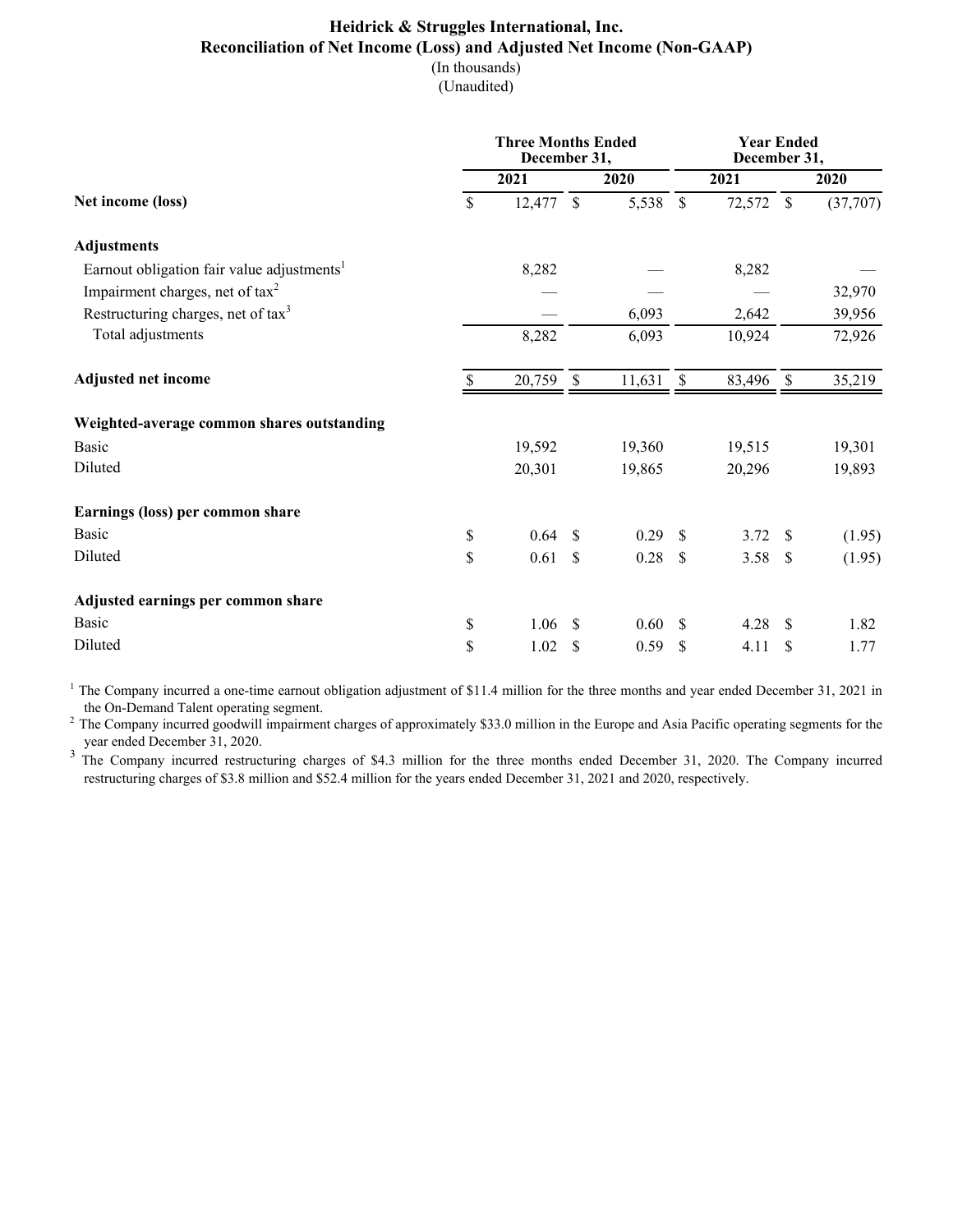# **Heidrick & Struggles International, Inc. Consolidated Balance Sheets** (In thousands)

 $\overline{(Unaudited)}$ 

|                                                    | December 31,<br>2021      | December 31,<br>2020                 |
|----------------------------------------------------|---------------------------|--------------------------------------|
| <b>Current assets</b>                              |                           |                                      |
| Cash and cash equivalents                          | \$<br>545,225             | <sup>\$</sup><br>316,473             |
| Marketable securities                              |                           | 19,999                               |
| Accounts receivable, net                           | 133,750                   | 88,123                               |
| Prepaid expenses                                   | 21,754                    | 18,956                               |
| Other current assets                               | 41,449                    | 23,279                               |
| Income taxes recoverable                           | 3,210                     | 5,856                                |
| Total current assets                               | 745,388                   | 472,686                              |
| <b>Non-current assets</b>                          |                           |                                      |
| Property and equipment, net                        | 27,085                    | 23,492                               |
| Operating lease right-of-use assets                | 72,320                    | 92,671                               |
| Assets designated for retirement and pension plans | 12,715                    | 14,425                               |
| Investments                                        | 36,051                    | 31,369                               |
| Other non-current assets                           | 23,377                    | 24,439                               |
| Goodwill                                           | 138,524                   | 91,643                               |
| Other intangible assets, net                       | 9,169                     | 1,129                                |
| Deferred income taxes                              | 42,169                    | 35,958                               |
| Total non-current assets                           | 361,410                   | 315,126                              |
| <b>Total assets</b>                                | 1,106,798                 | $\boldsymbol{\mathsf{S}}$<br>787,812 |
| <b>Current liabilities</b>                         |                           |                                      |
| Accounts payable                                   | \$<br>20,374              | 8,799<br><sup>\$</sup>               |
| Accrued salaries and benefits                      | 409,026                   | 217,908                              |
| Deferred revenue                                   | 51,404                    | 38,050                               |
| Operating lease liabilities                        | 19,332                    | 28,984                               |
| Other current liabilities                          | 24,554                    | 23,311                               |
| Income taxes payable                               | 10,004                    | 1,186                                |
| Total current liabilities                          | 534,694                   | 318,238                              |
| <b>Non-current liabilities</b>                     |                           |                                      |
| Accrued salaries and benefits                      | 73,779                    | 56,925                               |
| Retirement and pension plans                       | 55,593                    | 53,496                               |
| Operating lease liabilities                        | 65,625                    | 86,816                               |
| Other non-current liabilities                      | 41,087                    | 4,735                                |
| Total non-current liabilities                      | 236,084                   | 201,972                              |
| <b>Total liabilities</b>                           | 770,778                   | 520,210                              |
| <b>Stockholders' equity</b>                        | 336,020                   | 267,602                              |
| Total liabilities and stockholders' equity         | 1,106,798<br><sup>2</sup> | 787,812<br>$\mathbb{S}$              |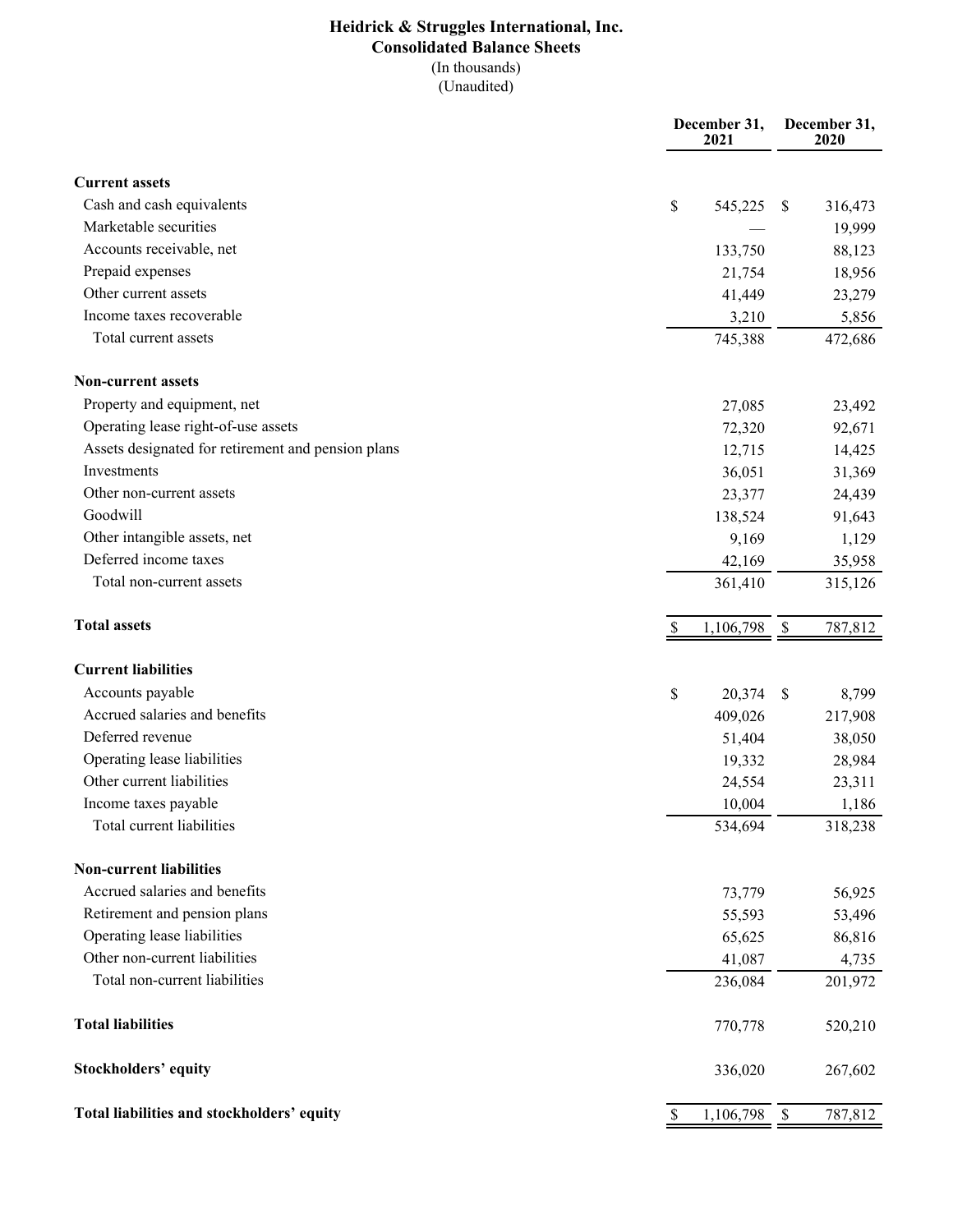### **Heidrick & Struggles International, Inc. Consolidated Statements of Cash Flows** (In thousands)  $\overline{(Unaudited)}$

|                                                                                    | <b>Three Months Ended</b><br>December 31, |             |  |         |
|------------------------------------------------------------------------------------|-------------------------------------------|-------------|--|---------|
|                                                                                    |                                           | 2021        |  | 2020    |
| <b>Cash flows - operating activities</b>                                           |                                           |             |  |         |
| Net income                                                                         | \$                                        | $12,477$ \$ |  | 5,538   |
| Adjustments to reconcile net income to net cash provided by operating activities:  |                                           |             |  |         |
| Depreciation and amortization                                                      |                                           | 2,984       |  | 6,018   |
| Deferred income taxes                                                              |                                           | (5,995)     |  | (2,380) |
| Stock-based compensation expense                                                   |                                           | 4,088       |  | 3,053   |
| Accretion expense related to earnout payments                                      |                                           | 123         |  |         |
| Gain on marketable securities                                                      |                                           |             |  | (10)    |
| Loss (gain) on disposal of property and equipment                                  |                                           | 8           |  | (2)     |
| Impairment charges                                                                 |                                           |             |  |         |
| Changes in assets and liabilities, net of effects of acquisition:                  |                                           |             |  |         |
| Accounts receivable                                                                |                                           | 48,058      |  | 32,260  |
| Accounts payable                                                                   |                                           | (3,263)     |  | (2,358) |
| Accrued expenses                                                                   |                                           | 140,772     |  | 51,263  |
| Restructuring accrual                                                              |                                           | (37)        |  | (3,810) |
| Deferred revenue                                                                   |                                           | 6,330       |  | 204     |
| Income taxes recoverable and payable, net                                          |                                           | (3,560)     |  | 7,444   |
| Retirement and pension plan assets and liabilities                                 |                                           | (298)       |  | 490     |
| Prepaid expenses                                                                   |                                           | 4,948       |  | 2,871   |
| Other assets and liabilities, net                                                  |                                           | (10)        |  | (4,323) |
| Net cash provided by operating activities                                          |                                           | 206,625     |  | 96,258  |
| <b>Cash flows - investing activities</b>                                           |                                           |             |  |         |
| Acquisition of business, net of cash acquired                                      |                                           | (1, 549)    |  |         |
| Capital expenditures                                                               |                                           | (2,338)     |  | (201)   |
| Purchases of marketable securities and investments                                 |                                           | (326)       |  | (236)   |
| Proceeds from sales of marketable securities and investments                       |                                           | 169         |  | 47,219  |
| Net cash provided by (used in) investing activities                                |                                           | (4,044)     |  | 46,782  |
| <b>Cash flows - financing activities</b>                                           |                                           |             |  |         |
| Cash dividends paid                                                                |                                           | (3, 450)    |  | (3,044) |
| Payment of employee tax withholdings on equity transactions                        |                                           | (50)        |  |         |
| Net cash used in financing activities                                              |                                           | (3,500)     |  | (3,044) |
| Effect of exchange rate fluctuations on cash, cash equivalents and restricted cash |                                           | (2,148)     |  | 5,916   |
| Net increase in cash, cash equivalents and restricted cash                         |                                           | 196,933     |  | 145,912 |
| Cash, cash equivalents and restricted cash at beginning of period                  |                                           | 348,326     |  | 170,577 |
| Cash, cash equivalents and restricted cash at end of period                        | \$                                        | 545,259 \$  |  | 316,489 |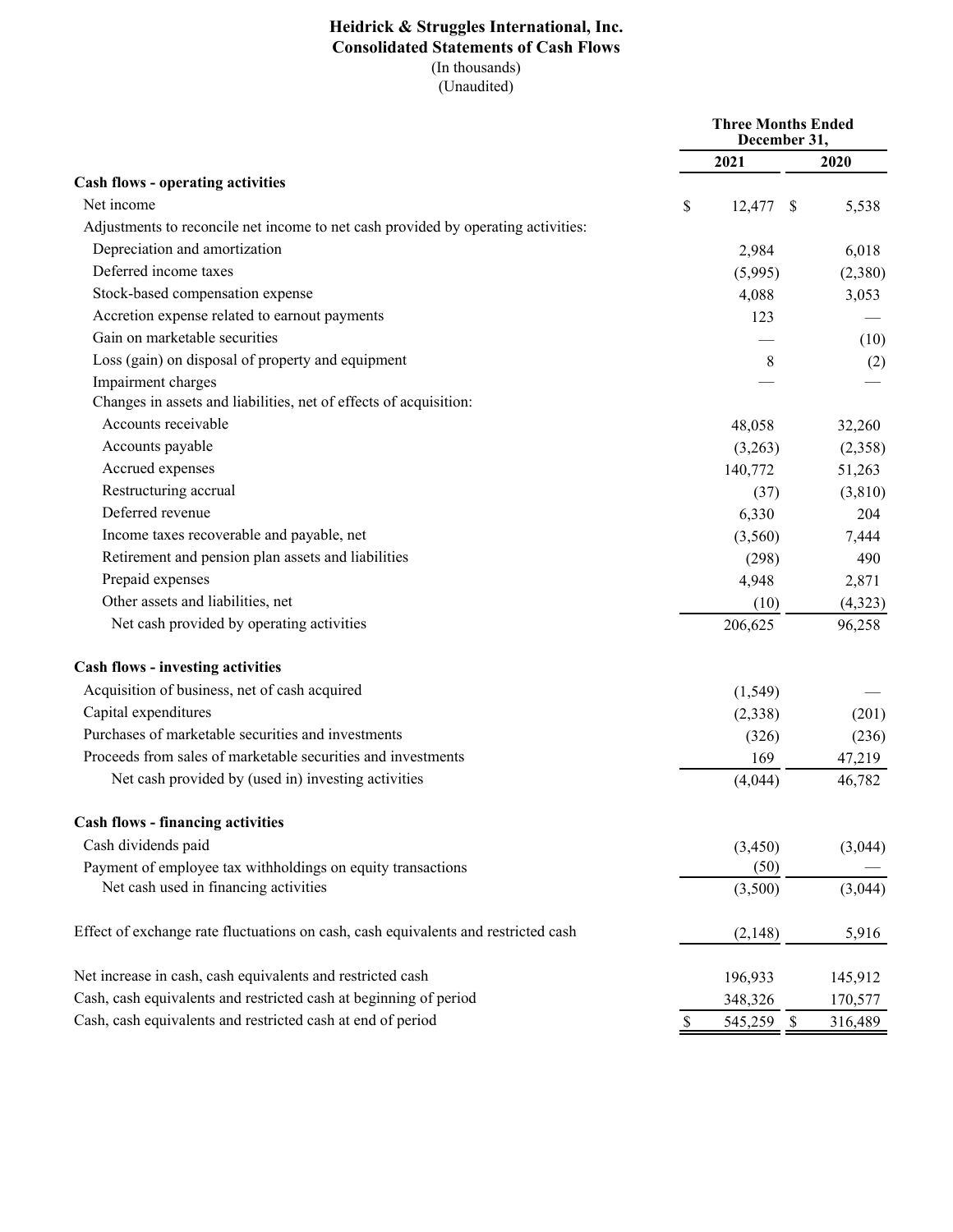### **Heidrick & Struggles International, Inc. Consolidated Statements of Cash Flows** (In thousands)  $\overline{(Unaudited)}$

|                                                                                          | <b>Year Ended</b><br>December 31, |                         |           |
|------------------------------------------------------------------------------------------|-----------------------------------|-------------------------|-----------|
|                                                                                          |                                   | 2021                    | 2020      |
| <b>Cash flows - operating activities</b>                                                 |                                   |                         |           |
| Net income (loss)                                                                        | \$                                | 72,572 \$               | (37,707)  |
| Adjustments to reconcile net income (loss) to net cash provided by operating activities: |                                   |                         |           |
| Depreciation and amortization                                                            |                                   | 19,560                  | 26,656    |
| Deferred income taxes                                                                    |                                   | (7,481)                 | (1,680)   |
| Stock-based compensation expense                                                         |                                   | 12,760                  | 10,199    |
| Accretion expense related to earnout payments                                            |                                   | 486                     |           |
| Gain on marketable securities                                                            |                                   | (1)                     | (154)     |
| Loss on disposal of property and equipment                                               |                                   | 135                     | 287       |
| Impairment charges                                                                       |                                   |                         | 32,970    |
| Changes in assets and liabilities, net of effects of acquisition:                        |                                   |                         |           |
| Accounts receivable                                                                      |                                   | (36, 819)               | 22,644    |
| Accounts payable                                                                         |                                   | (332)                   | 451       |
| Accrued expenses                                                                         |                                   | 230,177                 | (26,513)  |
| Restructuring accrual                                                                    |                                   | (5,061)                 | 2,479     |
| Deferred revenue                                                                         |                                   | 12,783                  | (3,688)   |
| Income taxes recoverable and payable, net                                                |                                   | 11,377                  | (4,016)   |
| Retirement and pension plan assets and liabilities                                       |                                   | 1,145                   | 1,794     |
| Prepaid expenses                                                                         |                                   | (2,776)                 | 1,642     |
| Other assets and liabilities, net                                                        |                                   | (37, 124)               | (2,011)   |
| Net cash provided by operating activities                                                |                                   | 271,401                 | 23,353    |
| <b>Cash flows - investing activities</b>                                                 |                                   |                         |           |
| Acquisition of businesses, net of cash acquired                                          |                                   | (33,518)                |           |
| Capital expenditures                                                                     |                                   | (6,240)                 | (7, 322)  |
| Purchases of marketable securities and investments                                       |                                   | (2,323)                 | (118,904) |
| Proceeds from sales of marketable securities and investments                             |                                   | 20,822                  | 158,852   |
| Net cash provided by (used in) investing activities                                      |                                   | (21,259)                | 32,626    |
| <b>Cash flows - financing activities</b>                                                 |                                   |                         |           |
| Proceeds from line of credit                                                             |                                   |                         | 100,000   |
| Payments on line of credit                                                               |                                   |                         | (100,000) |
| Cash dividends paid                                                                      |                                   | (12, 377)               | (12,063)  |
| Payment of employee tax withholdings on equity transactions                              |                                   | (3,140)                 | (1,550)   |
| Acquisition earnout payments                                                             |                                   |                         | (2,789)   |
| Net cash used in financing activities                                                    |                                   | (15, 517)               | (16, 402) |
| Effect of exchange rate fluctuations on cash, cash equivalents and restricted cash       |                                   | (5,855)                 | 5,193     |
| Net increase in cash, cash equivalents and restricted cash                               |                                   | 228,770                 | 44,770    |
| Cash, cash equivalents and restricted cash at beginning of period                        |                                   | 316,489                 | 271,719   |
| Cash, cash equivalents and restricted cash at end of period                              | $\mathbb S$                       | 545,259<br>$\mathbb{S}$ | 316,489   |